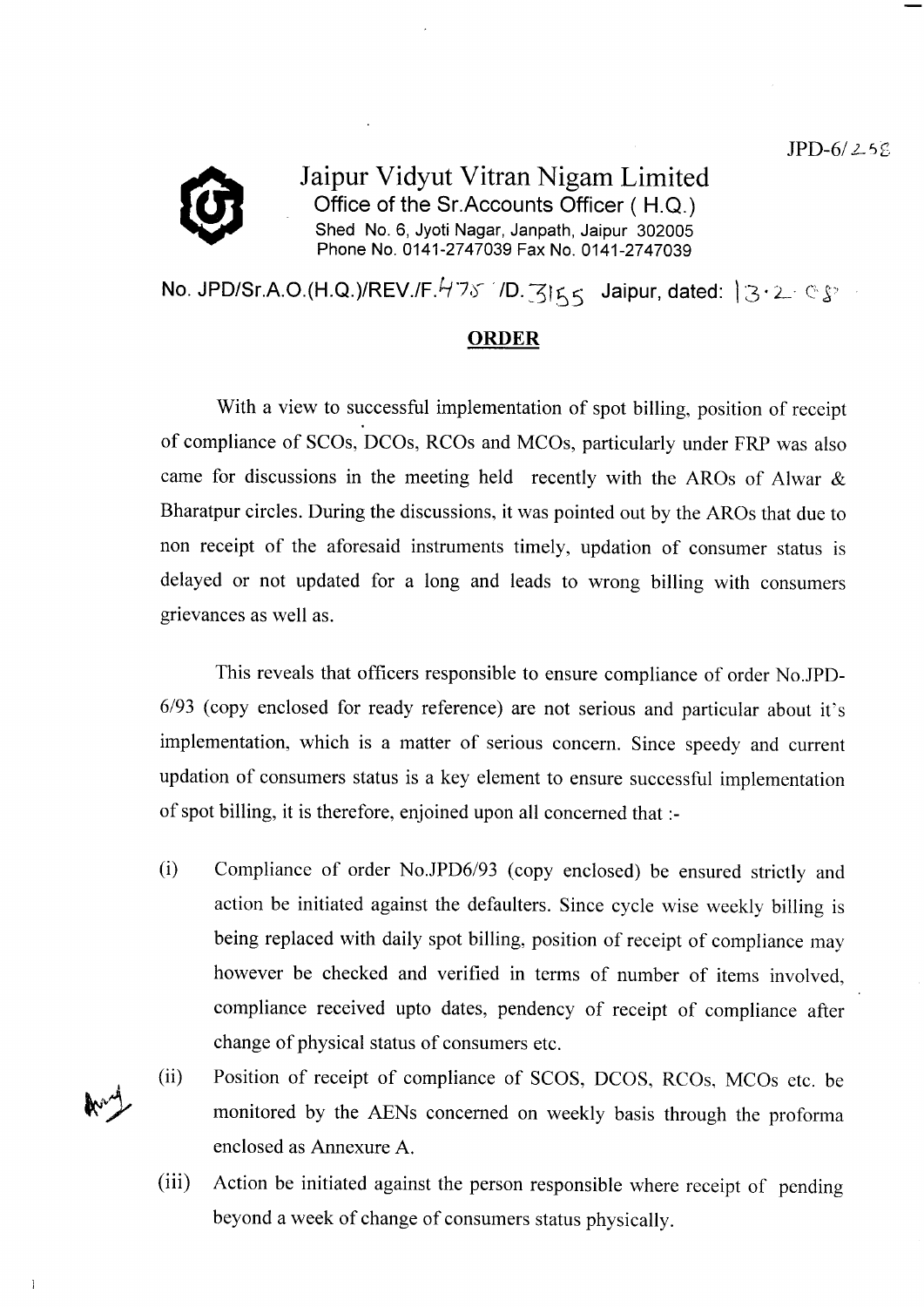$(iv)$ Ensure to receipt meter replaced under FRP promptly and also ensure to verify the readings of the meters removed from consumers premises.

Non compliance will be viewed seriously initiating stern action against the defaulters for loss of revenue to Nigam.

Encl:-As above.

Mandfalin<br>(Anand Joshi) 12/08. **Director (Finance)** 

Copy to the following for information  $\&$  necessary action :-

- 1. The Chief Engineer (RP/Commercial), JPD, Jaipur.
- 2. The Zonal Chief Engineer (JZ), JPD, Jaipur.
- 3. The Addl. S.P.(Vig.), JPD, Jaipur.

4. The Superintending Engineer (  $\rho$ , JPD,

- 5. The Chief Accounts Officer, JPD, Jaipur.
- 6. The Executive Engineer (  $\mu$ , JPD, with 4 spare copies for AENs.
- 7. The Sr. Accounts Officer/Accounts Officer (O&M), JPD,
- 

orabus **Sr. Accounts Officer(H.Q.)** 

 $\mathcal{L}^{\dagger}$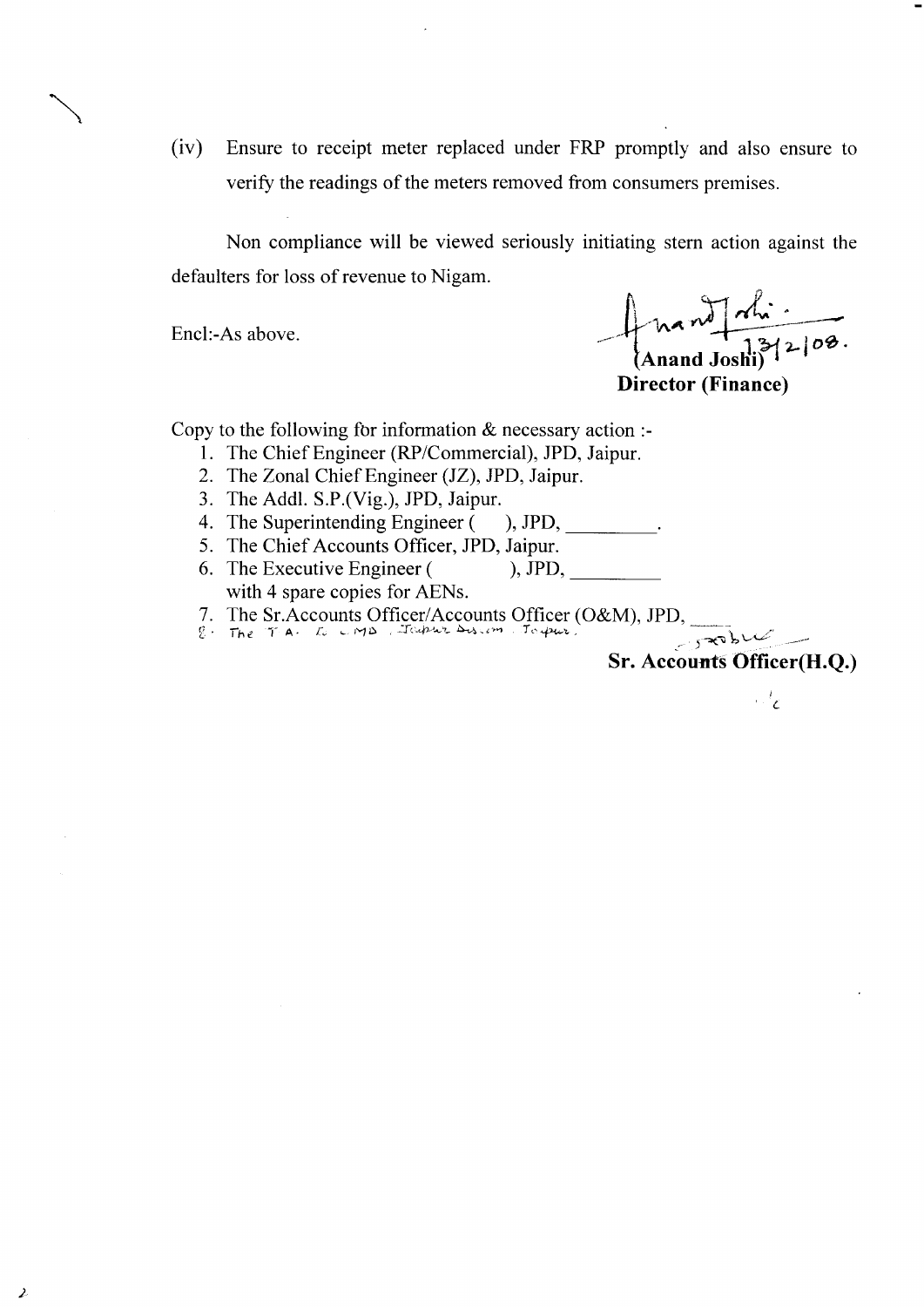Annexure  $-$  "A"

| Sub-division |                                     |                                     | Sub Office Reporting Date           |                                                        |
|--------------|-------------------------------------|-------------------------------------|-------------------------------------|--------------------------------------------------------|
|              | S.No. Particulars                   | Dates upto which<br>compliance sent | Observations by the<br>Sub-division | Particulars<br>action<br>initiated if any, in<br>brief |
| 1.           | <b>SCOs</b>                         |                                     |                                     |                                                        |
| 2.           | <b>DCOs</b>                         |                                     |                                     |                                                        |
| 3.           | <b>ROCs</b>                         |                                     |                                     |                                                        |
| 4.           | <b>MCOs</b><br>(from the<br>Sub-dn. |                                     |                                     |                                                        |
| 5.           | MCOs (under<br>FRP)                 |                                     |                                     |                                                        |

Certified that compliance made upto the date mentioned against item 1 to 5 is correct and sent to the Sub-division and no items is pending for want of compliance prior to the dates shown above.

> Junior Engineer() JPD,

> > $\ddot{\phantom{0}}$

 $\ddot{\phantom{a}}$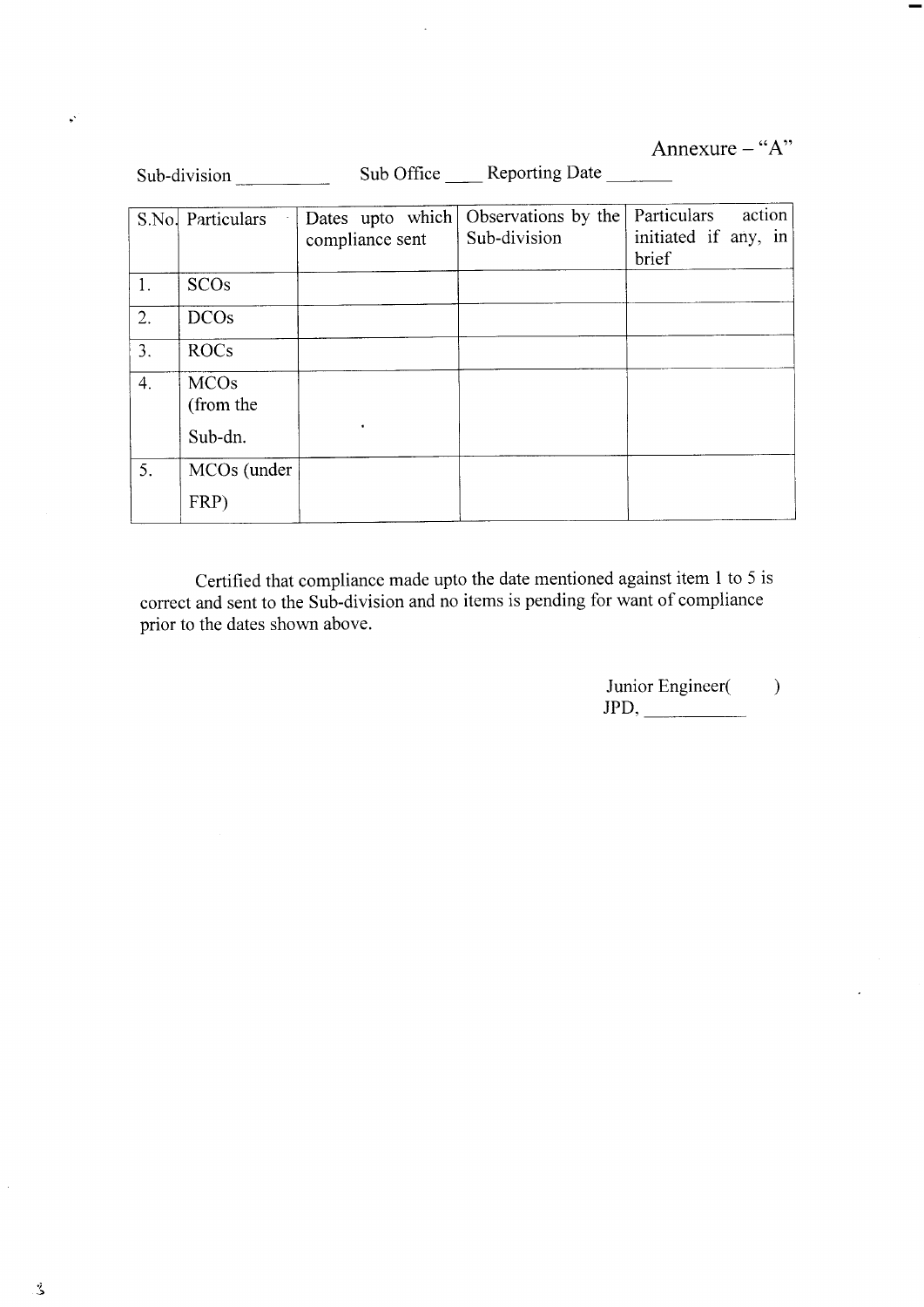जेपीडी -6/93

## जयपुर विद्युत वितरण निगम लिमिटेड, जयपुर

क्रमाकः मु.ले. / राजस्व / सीसीसी / प.314 / प्रे = 372 (९ ) दिनाकः = 2-8 - 2 - 2 -3

- आदेश :-

उप खण्डों का कार्य सुचारू रूप से चलाने हेतु यह अत्यन्त आवश्यक है कि कनिष्ठ अभियन्ताओं द्वारा विद्युत सम्बन्ध विच्छेद आदेश, मीटर बदली आदेश तथा पुनः विद्युत सम्बन्ध आदेश तथा मीटर एवं सर्विस लाइन हटाने के आदेश इत्यादि की पालना समय से की जावे तथा सम्बन्धित आदेशों ,महत्वपूर्ण सूचनाओं व उपभोक्ता पत्रावलियों को अविलम्ब उपखण्डों को प्रेषित किया जाय ।

प्रचलित प्रणाली को संवादपूर्ण, सहयोगात्मक, सामन्जस्यपूर्ण एवं अधिक प्रभावी तथा उत्तरदायिवत्वपूर्ण बनाने हेतु निम्न आदेश तुरन्त प्रभाव से लागू किए जाते है ।

- 1. राजस्व उपखण्डों के सभी सहायक अभियन्ताओं द्वारा प्रत्येक माह की 5,13, 21 तथा 29 तारीख को अपने कक्ष में एक मीटिंग अनिवार्य रूप से आयोजित की जायेगी । अगर यह तिथी अवकाश या अपरिहार्य कारणों से उपयुक्त न हो तो मीटिंग अगले कार्य दिवस पर रखी जा सकती है परन्तु कारणों का उल्लेख अग्रलिखित रजिस्टर में अनिवार्य रूप से अंकित किया जायेगा ।
- 2. इस मीटिंग में सहयक राजस्व अधिकारी तथा कनिष्ठ अभियन्ता अनिवार्य रूप से उपस्थित होंगे ।
- 3 सहायक राजस्व अधिकारी , कनिष्ठ अभियन्ताओं को भेजे गये पैरा प्रथम में वर्णित विषय वार तथा बिलिंग साइकिलवार भेजे गये , प्राप्त तथा बकाया मामलों के विवरण के साथ उपरिथत होंगे ।
- इसी प्रकार कनिष्ठ अभियन्ता उपखण्ड से प्राप्त भेजे गये तथा बकाया  $\overline{4}$ मामलों के साथ उपरिथत होंगे जो विषयवार तथा बिलिंग साइकिलवार होगे ।
- मीटिंग में सहायक राजस्व अधिकारी तथा कनिष्ठ अभियन्ताओं द्वारा  $5<sub>1</sub>$ प्रस्तुत अन्तर को जानकर सही स्थिती पर पहुँच जायेगा ।
- 6 बकाया उपभोक्ता पत्रावलियों का मिलान सर्विस कनेक्शन लिपिक द्वारा प्रदत्त सूचना तथा कनिष्ठ अभियन्ताओं द्वारा प्रस्तुत सूचना के आधार

 $\mathfrak{h}$